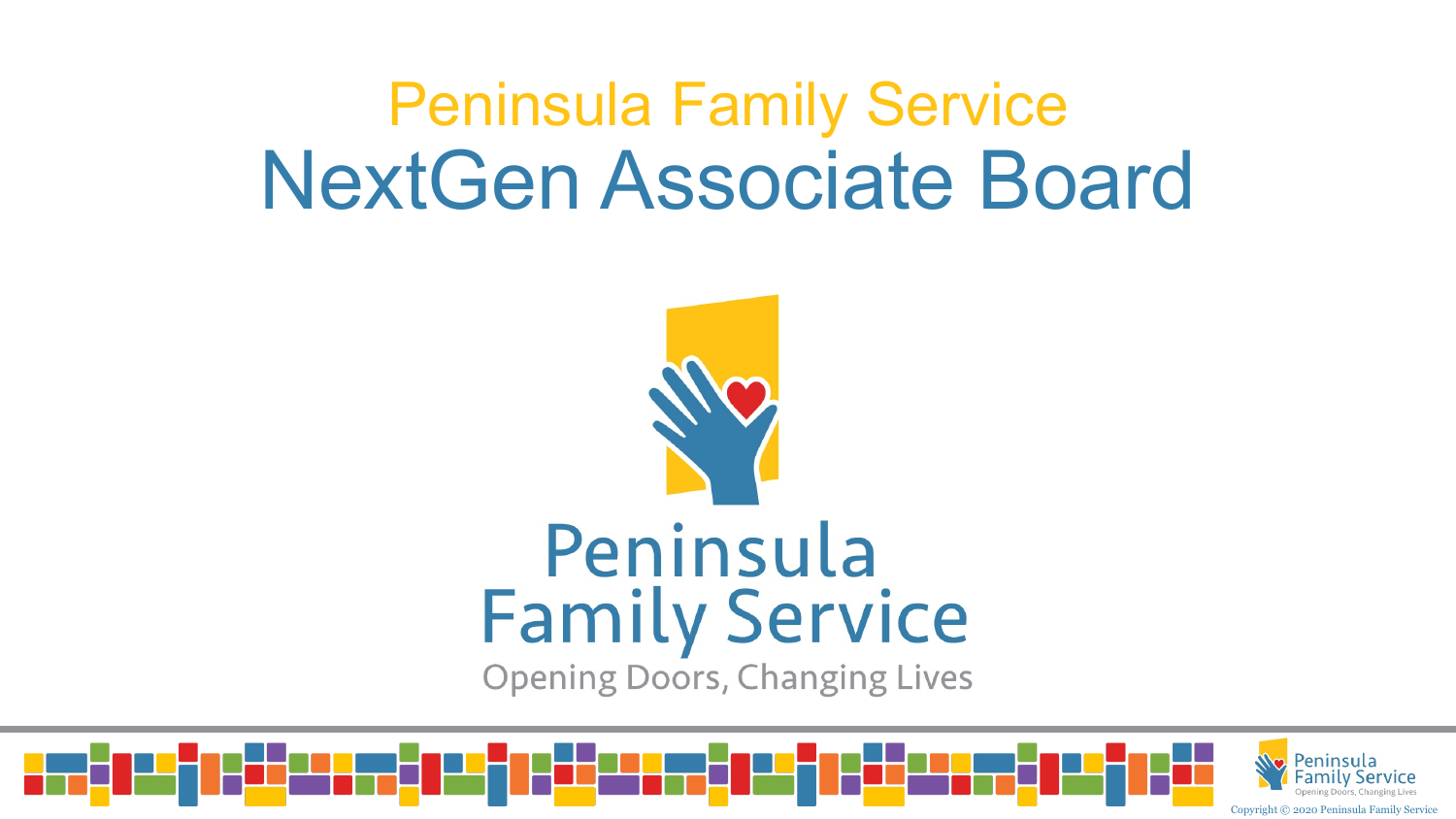### About Us



### **Our Mission Our Vision Our Values**

Peninsula Family Service strengthens our community by providing children, families, and older adults the support and tools to realize their full potential and lead healthy, stable lives.

We envision a community where opportunity, financial stability, and wellness are secured for all.



- Integrity
- Respect
- Compassion
- Diversity
- Teamwork
- Adaptability

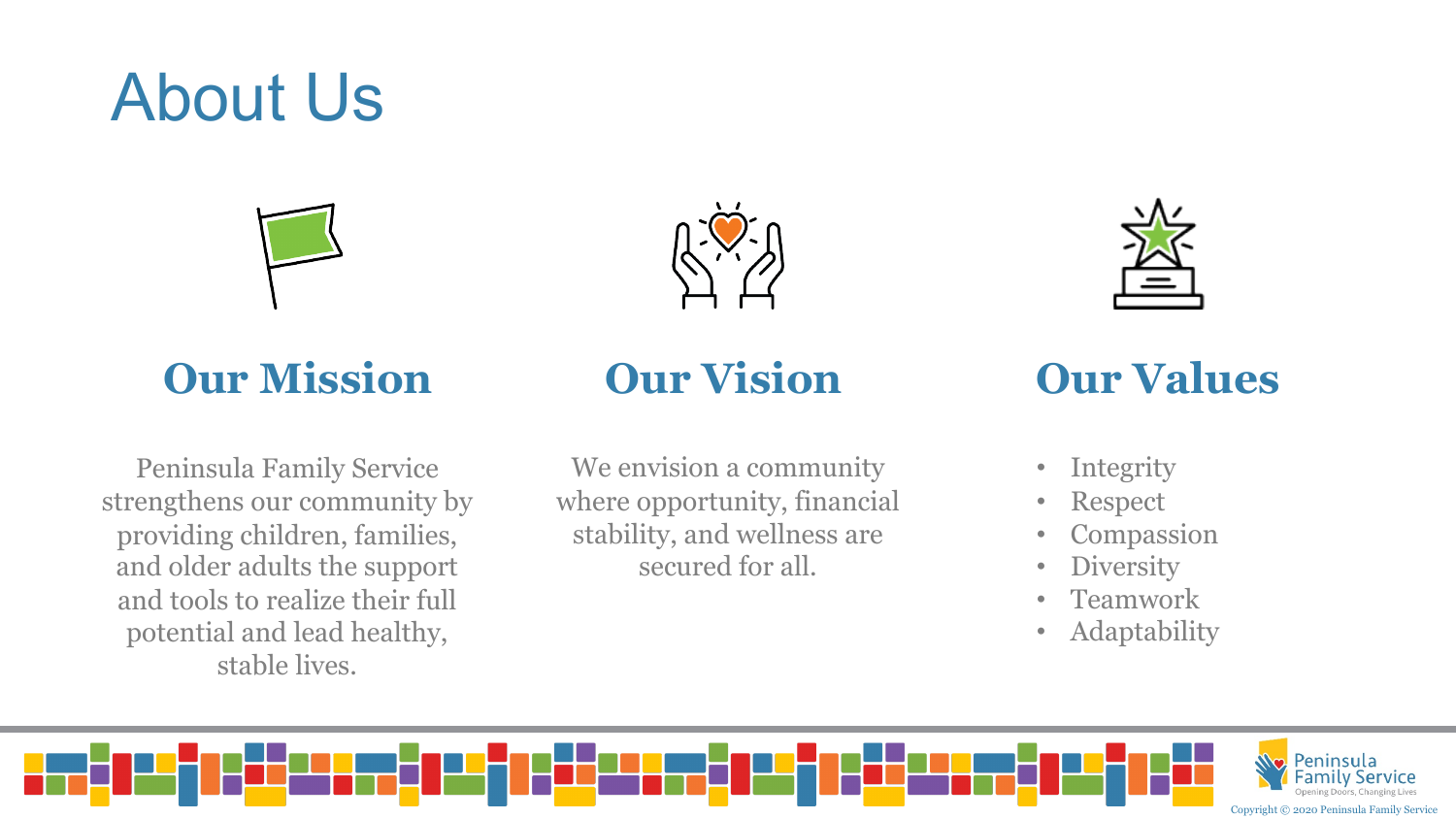### Mission of the Associate Board

"The Peninsula Family Service Associate Board strives to attract, engage, and sustain the next generation of partners in advancing the mission of Peninsula Family Service through networking, fundraising, problem-solving and increasing awareness of our children, family, and older adult services in the community. "



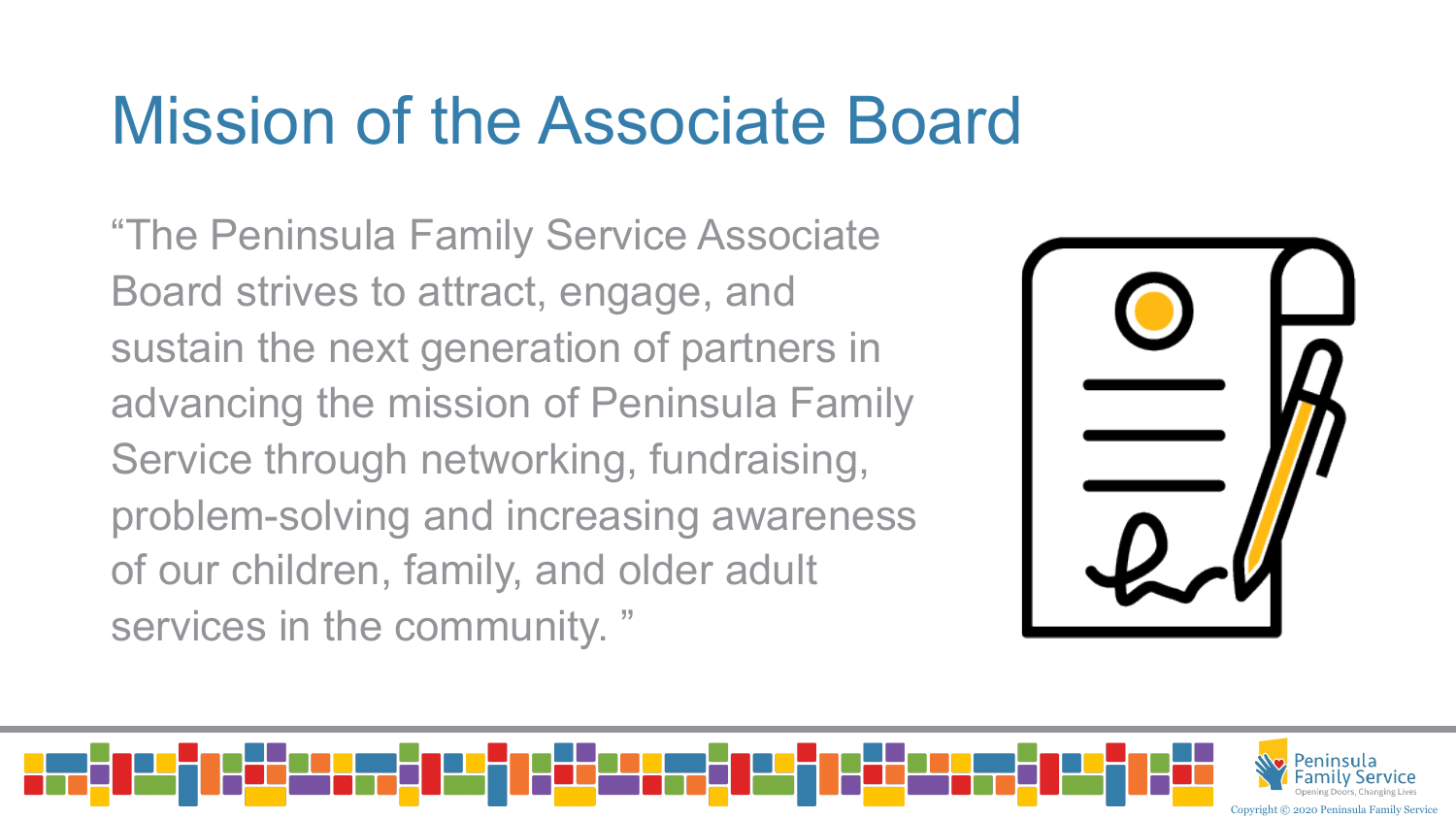# Why join?

#### Make an Impact

Make an impact in your community by dedicating energy, creativity, and resources to aid PFS in its goals.

### **Connect**

Participate in PFS events, expanding network, and connection to community.

### Find Mentors

Meet members of Board of Directors and engage in meetings to cultivate mentor/mentee relationships.

### Grow

Cultivate personal and professional development through challenging self-driven projects and leadership workshops.

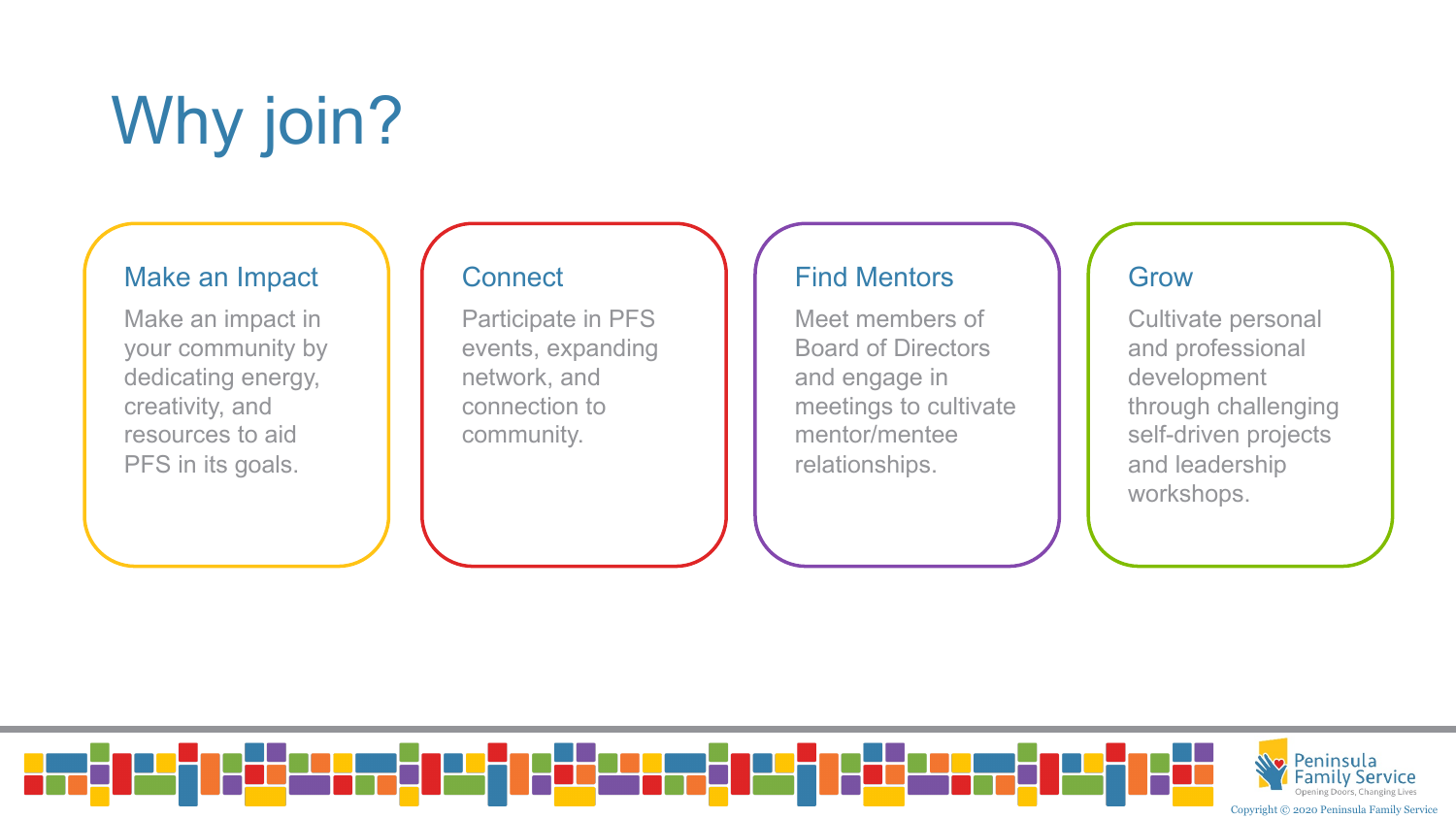### Responsibilities

#### Problem Solving

Advise on key projects, marketing challenges, and drive solutions to completion.

### Event Planning

Plan 2-4 fundraising and outreach events or partner with PFS staff to boost engagement at existing events.

#### Fundraise

Individually give / fundraise \$500 per year.

Collaboratively raise \$500 / person on Associate Board.

### **Outreach**

Form and drive corporate and other connections and partnerships in conjunction with the PFS Advancement Team.

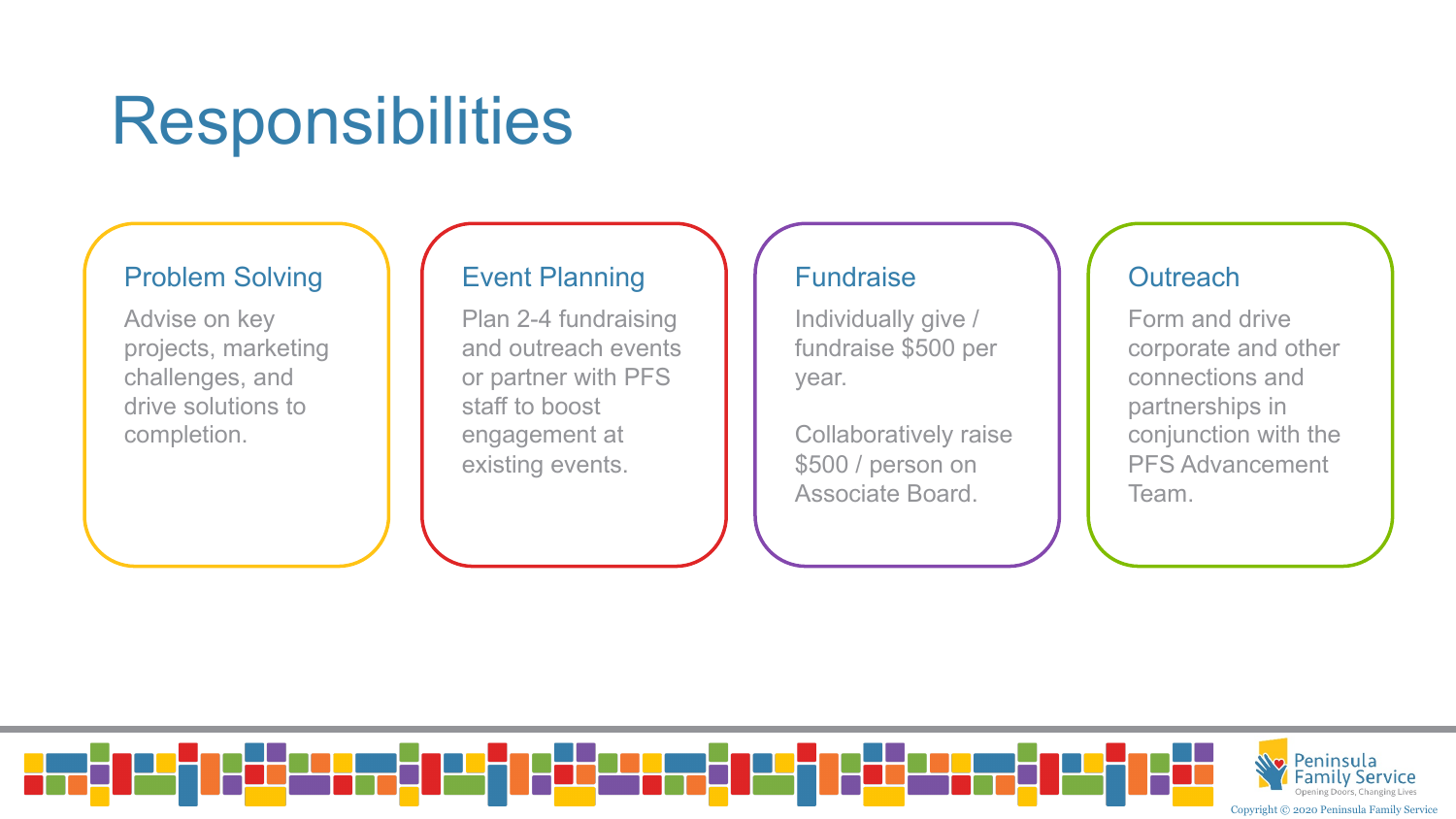## Who we're looking for...

- Individuals interested in delivering continuous impact to their community and driving the mission of PFS forward.
- Creative problem-solvers and selfstarters.
- Able to attend monthly, virtual Associate Board meetings (excluding summer months) to discuss updates and plans for advancing the goals of this board.